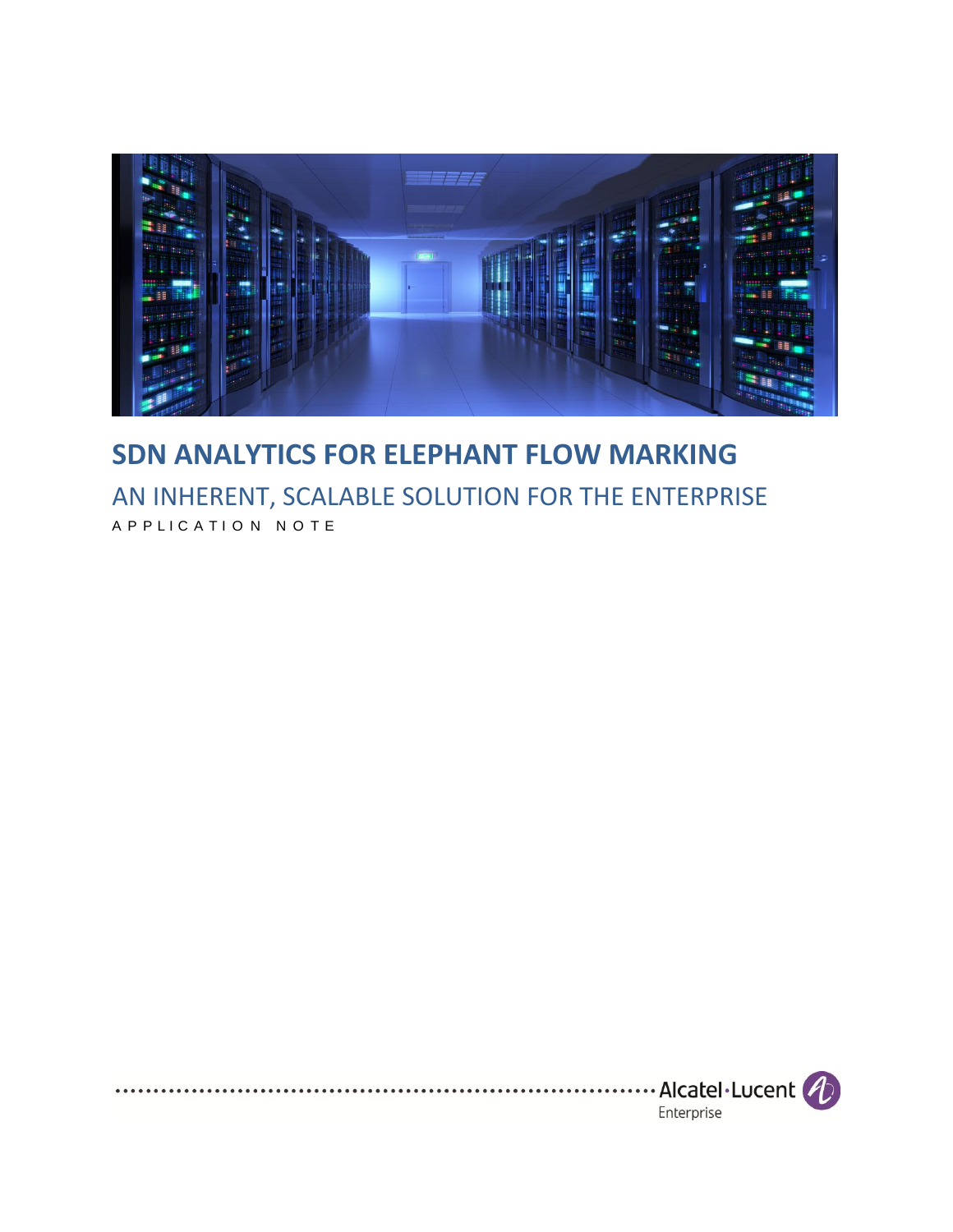## **SDN Analytics for Elephant Flow marking – An inherent, scalable solution for the Enterprise**

Rapid adoption of smart devices and the demand to make applications available from anywhere anytime are changing the Enterprise datacenter consumption model. Most network traffic flows are short lived occupying little bandwidth and lasting less than 10 seconds while most bandwidth is consumed by a small number of long-lived flows – flows with a duration between 10 seconds and several minutes.  $^{[1]}$ 

Short-lived flows are also referred to as mice and long-lived flows as elephants. Mice flows tend to be bursty and often latency sensitive, whereas elephant flows normally perform transfers of large blocks of data, with packet latency of less concern. Without intelligent traffic engineering, elephant flows may fill network pipes causing latency and or service disruption for mice flows.



The left figure above shows that 72% of peak period downstream bandwidth consists of large flows comprised of real-time entertainment such as Netflix, Hulu, YouTube, etc. including file sharing. The figure on the right shows that 55% of peak period downstream bandwidth consists of large flows.<sup>[2]</sup>

Traditional network architectures are static requiring significant operational resources to keep up with the demands placed on them. And, most don't meet the business needs of controlling costs and improving agility. Enterprises need and are demanding solutions that improve their operational efficiency and business agility.

Software Defined Networks (SDN) is an industry initiative that enables the transformation of the network infrastructure from an IT perspective. The goal of SDN initiative is to virtualize network services and provide benefits that include:

- Intelligent, dynamic, application-tuned network provisioning and performance
- Multipath and multi-tenant networks
- Network-layer abstraction offering programmable services to ease application deployment and migration
- Evolution from vendor-specific command line interfaces (CLIs) to a generic programmable interface

IT teams are in a conundrum as to which SDN solution path to evaluate. One which takes the path of a complete revamp, demanding complete IT reengineering of the tools and infrastructure; Or the one that enables the inherent network infrastructure with application awareness and scalable SDN capabilities. Keeping the CAPEX-OPEX budget under control while meeting the business objectives is a priority, the choice for IT is clear.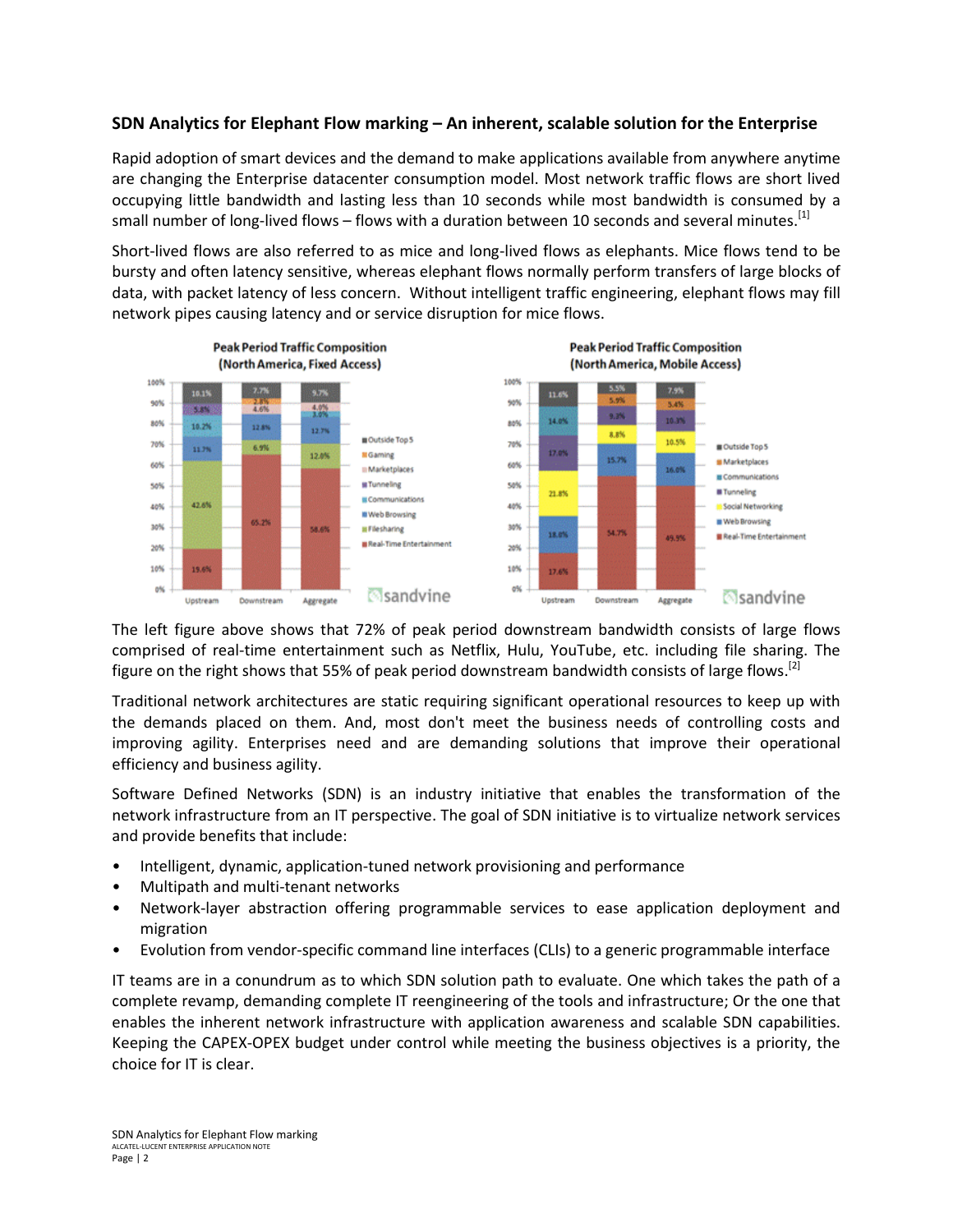The figure below provides the high level architecture building blocks for a dynamic and agile Enterprise data center.



Standard sFlow enabled on the switches and routers provides a continuous stream of measurement data to InMON sFlow-RT, which provides real-time detection and notification of elephant flows to the SDN application. The SDN application selects a marking action and instructs the SDN controller to push the action to the selected switches (for example, using standard OpenFlow rules to assign a selected queue for traffic associated with the large flows).



By using the hybrid port OpenFlow mode, this solution is scalable. All traffic, by default, is handled by the switch's normal hardware switching and routing engine without any intervention from the controller. The OpenFlow rules are used to override the normal forwarding behavior for the selected flow. The solution uses an OPEN SDN Controller to leverage the standard sFlow and OpenFlow capabilities of existing network hardware to provide a scalable, automated, cost-effective solution that allows Enterprise networks to effectively mitigate flood attacks.